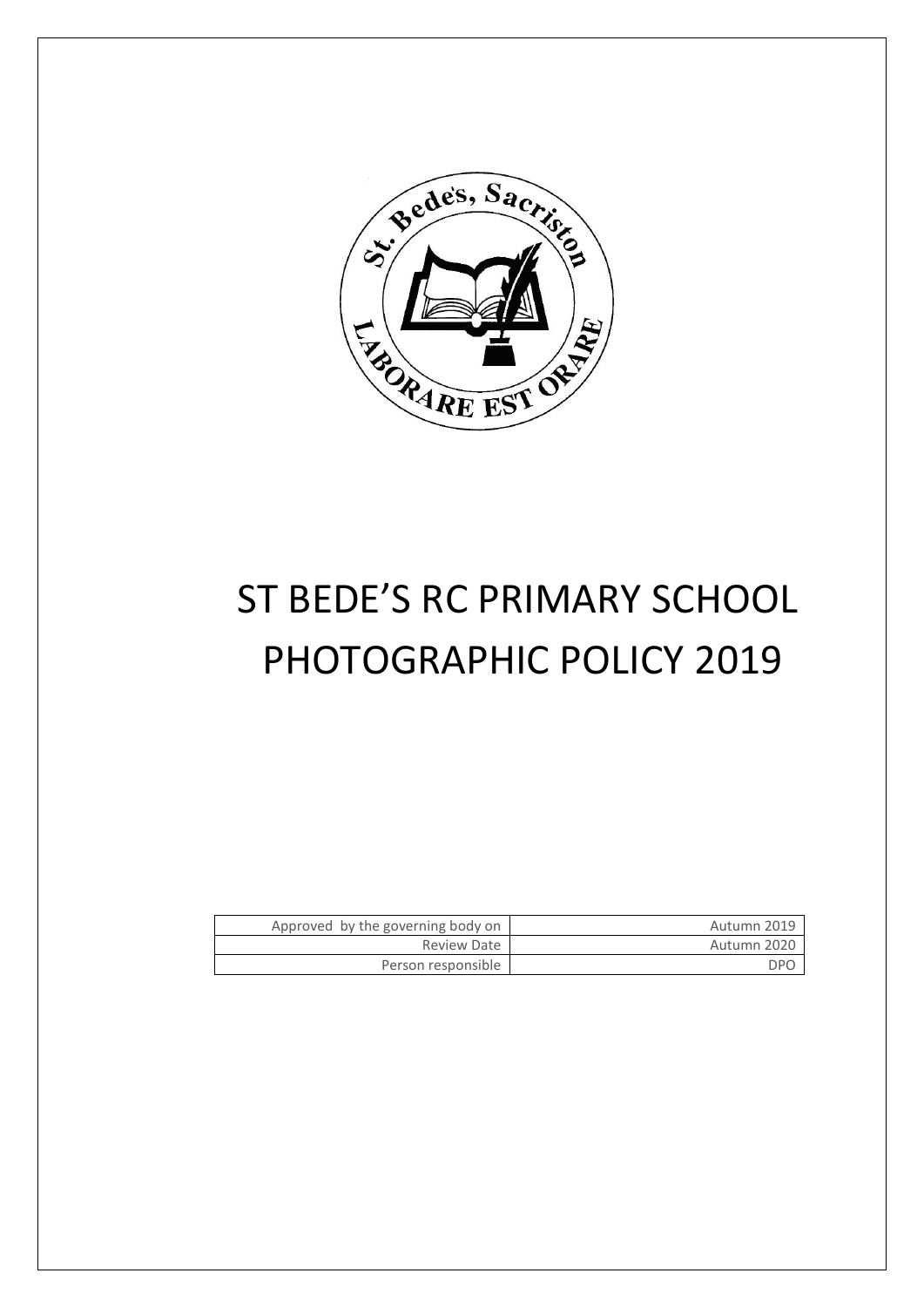## **Photographic and Video Policy 2019**

| <b>NAME OF SCHOOL</b>                                                      | St Bede's RC Primary                                                               |
|----------------------------------------------------------------------------|------------------------------------------------------------------------------------|
| <b>POLICY WRITTEN BY:</b>                                                  | Name E Brady<br>Role DPO                                                           |
| <b>APPROVED BY</b><br><b>GOVERNING BODY ON:</b>                            | Date: 12.12.19                                                                     |
| <b>DATE TO BE REVIEWED:</b>                                                | Autumn 2020                                                                        |
| <b>USEFUL SCHOOL</b><br><b>CONTACTS:</b>                                   | Tel no: 01913710272<br>E-mail address:<br>st.bedes.rc.sacriston@durhamlearning.net |
| <b>SCHOOL DATA</b><br><b>CONTROLLER:</b>                                   | E Brady                                                                            |
| <b>SCHOOL DESIGNATED</b><br><b>CHILD PROTECTION</b><br><b>COORDINATOR:</b> | E Alderson                                                                         |
| <b>SCHOOL E-SAFETY</b><br><b>COORDINATOR:</b>                              | E Alderson                                                                         |
| <b>GOVERNOR WITH LEAD</b><br><b>RESPONSIBILITY:</b>                        | M Fingleton                                                                        |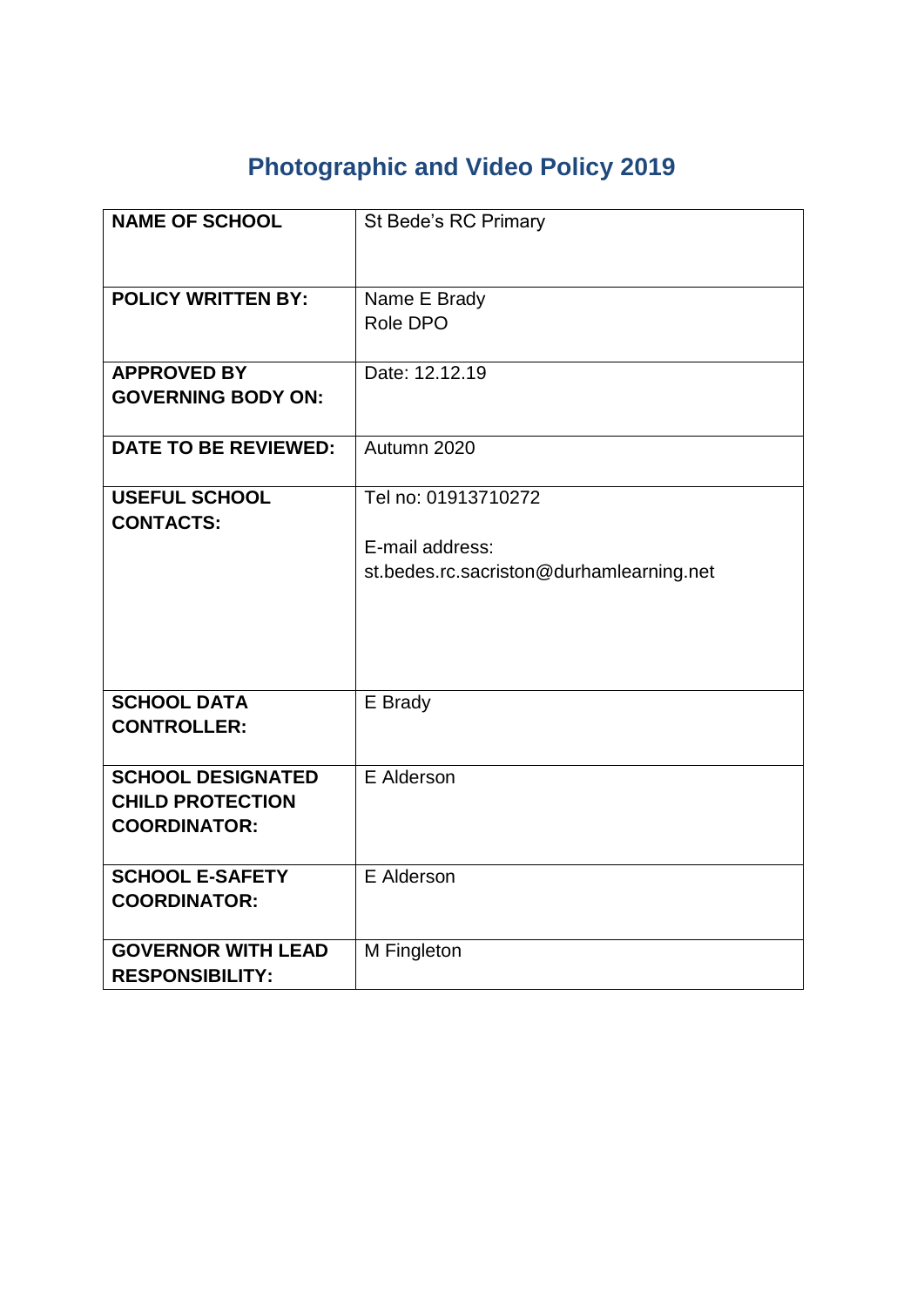## **Contents**

Photographic Consent form templates exist as separate documents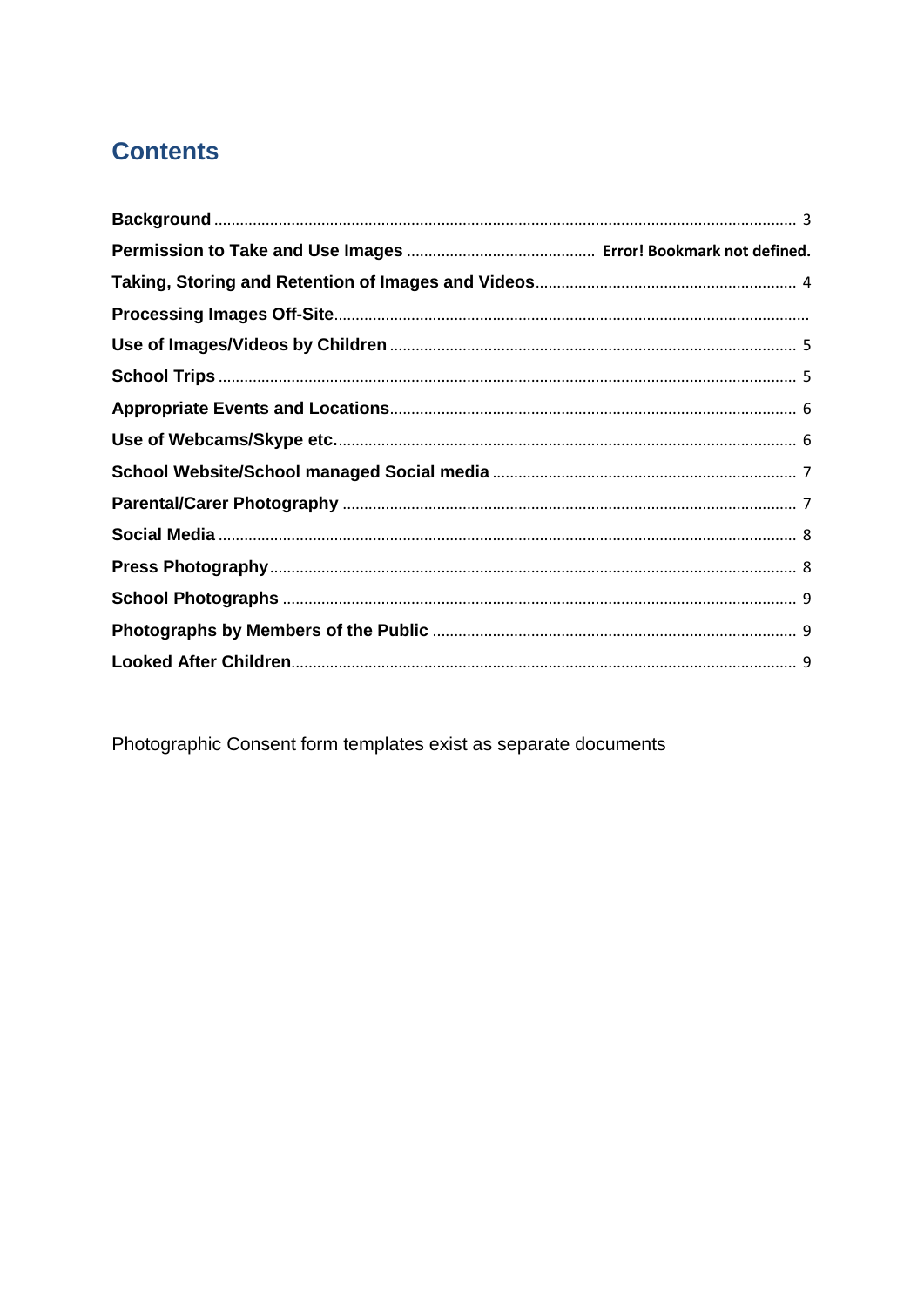#### <span id="page-3-0"></span>**Background**

- This policy covers the recording, use, storage and deletion of still and video images at the school. It should be read in conjunction with the school's data protection, online safety, CCTV and acceptable use policies. Any examples used in this policy are not exhaustive and the school is able to make decisions on a case by case basis.
- Legally this area is covered by the following:
	- o Data Protection Act 2018: The image of a child is personal data covered by the act unless taken by parents/carers for purely personal use. This means that a school must comply with the Data Protection Act 2018 (GDPR). Schools are permitted to take, use and store and display images when this forms part of the public task of educating children, disposing of them after the child has left. Schools will need to seek consent for other uses of images such as websites social media or newspapers.
	- o Education Act 2002: Obligations to safeguard the welfare of pupils. This may have an impact on children whose location cannot be revealed for safeguarding reasons.
	- o Article 8 European Convention on Human Rights: Privacy issues/breach of the child's right to respect for private life. For example, a parent/carer may object to their child's image being taken or shared.
	- o Article 10 European Convention on Human Rights: The parent/carer's right to freedom of expression. For example, a parent/carer may wish to record the Nativity play.

## **Safeguarding**

- Safeguarding of young people should always take precedence when considering when photographs and videos are appropriate. In particular, schools need to consider if they have young people who:
	- o are looked after, particularly if the parents of the young person are not allowed access
	- o are adopted
	- o are in protected accommodation
	- o have a parent or family member who is not permitted access.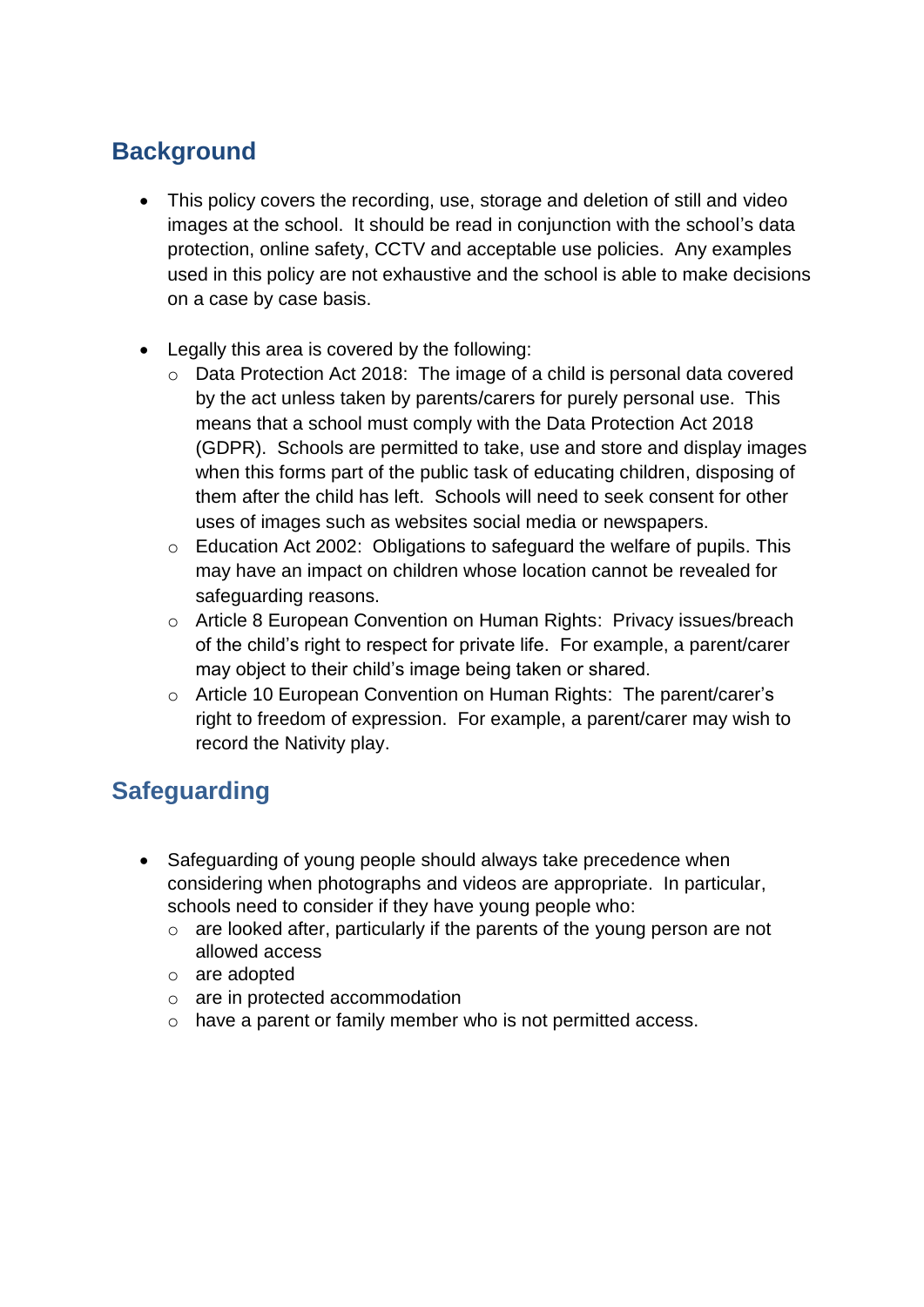#### **Consent**

- Consent is not required when the use of images if purely for educational purposes, for instance for assessment of learning. This is covered as part of the "Public Task" of the school.
- Consent will be required when images are used beyond the school, for instance on the school website. It is good practice to ensure that the record of consent is approved as accurate and up to date by the parent/carer on a regular basis. *See template consent forms.*
- A record of all consent details will be kept securely on file. Should permission be withdrawn by parents/carers at any time, then all relevant images will be removed and disposed of and the record will be updated accordingly.
- Images will not be taken of any child or young person against their wishes. A child or young person's right not to be photographed is to be respected.
- School visitors may only take photographs with the specific permission of a member of the Senior Management Team when consent has been correctly obtained.

#### <span id="page-4-0"></span>**Taking, Storing and Retention of Images and Videos**

- As images and videos are personal data, this should be processed in accordance with the school's data protection policy.
- Only official school owned equipment (e.g. work provided digital or video cameras) will be used by staff to capture images of children for official purposes. Use of personal cameras or phones by staff is prohibited at all times.
- Staff will receive information regarding the safe and appropriate use of images as part of their safeguarding training and responsibilities.
- Images will be stored securely, for example, by using password protection, restricting the number of people who have access to the files, and ensuring adequate firewall and anti-virus software are in place. If possible, this will be encrypted (e.g. iPad with passcode).
- Images will be securely deleted from non-encrypted devices on a regular basis (e.g. transferred from a digital camera to the network on a weekly basis).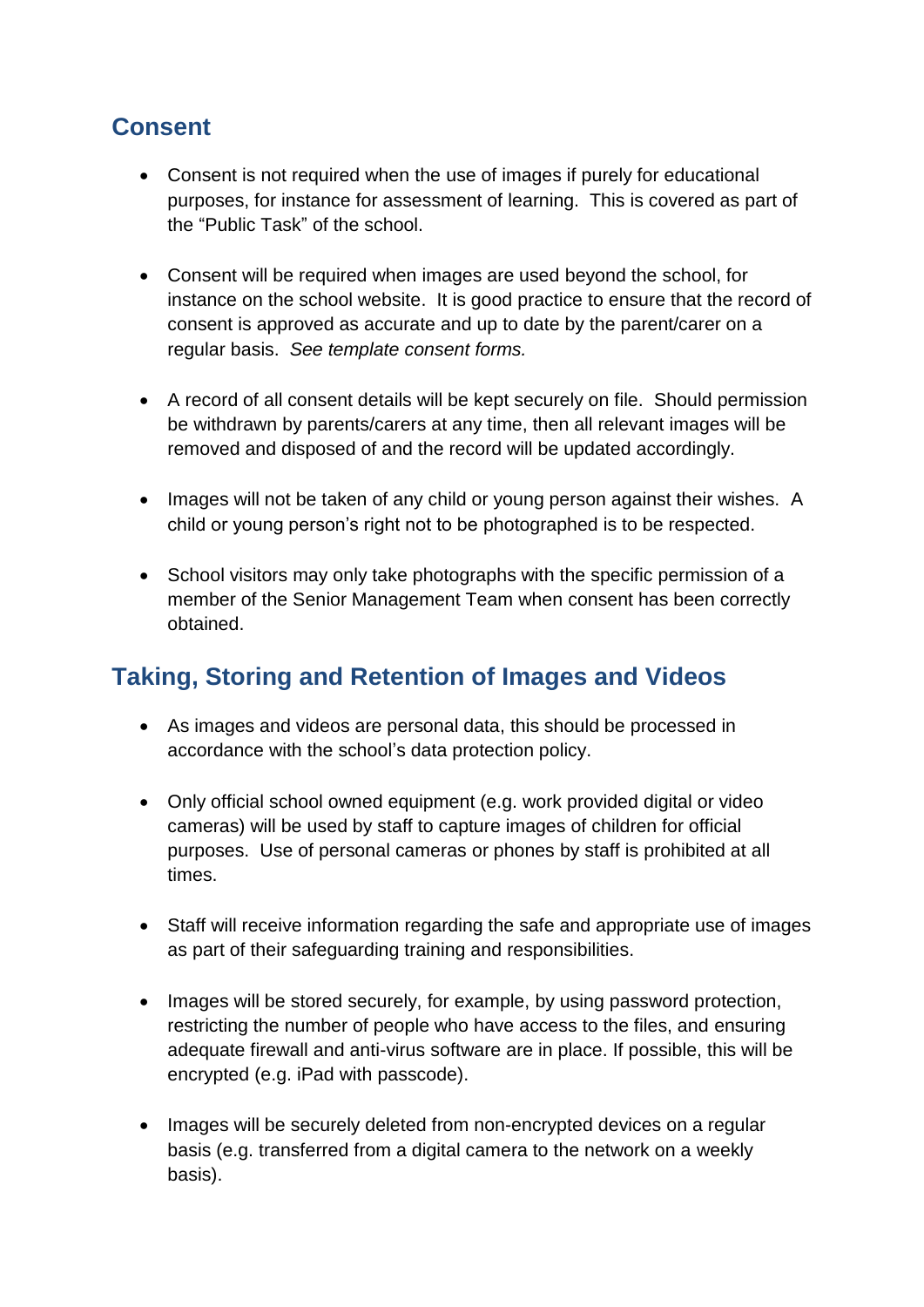- Images will not be kept for longer than is to be considered necessary and, in any event, not exceeding a maximum of three years after the child has left the school. A designated member of staff (Data Protection Officer) will ensure that systems exist so that all photographs are permanently wiped when no longer needed.
- The school's management team reserve the right to view any images taken. Members of staff (including volunteers) will ensure that all images are available for scrutiny and will be able to justify any images in their possession.

## <span id="page-5-0"></span>**Use of Images/Videos by Children**

- The school will discuss and agree age appropriate acceptable use rules with children regarding the appropriate use of cameras, such as places children cannot take the camera (e.g. unsupervised areas, toilets etc.).
- All staff will be made aware of the acceptable use rules regarding children's use of cameras and will ensure that children are appropriately supervised when taking images for official or curriculum use.
- Members of staff will act as role models of positive behaviour to the children by encouraging them to ask permission before they take any photos.
- Photos taken by children for official use will only be taken with parental/carer consent and will be processed in accordance with the Data Protection Act 2018.
- Parents/carers will be made aware that children will be taking photos/videos of other children and will be informed how these images will be processed.

## <span id="page-5-1"></span>**School Trips**

- Volunteers helping on school trips must be made aware of any rules restricting the use of personal devices to take photographs. We have a Visitors policy that covers this issue.
- The school will decide if children are allowed to use their own cameras, phones, tablets and other connected devices, during a school trip on an individual event basis.
- On school trips pupils may not take personally owned digital cameras. They may use disposable cameras but their use will be monitored by staff and may be confiscated if misused.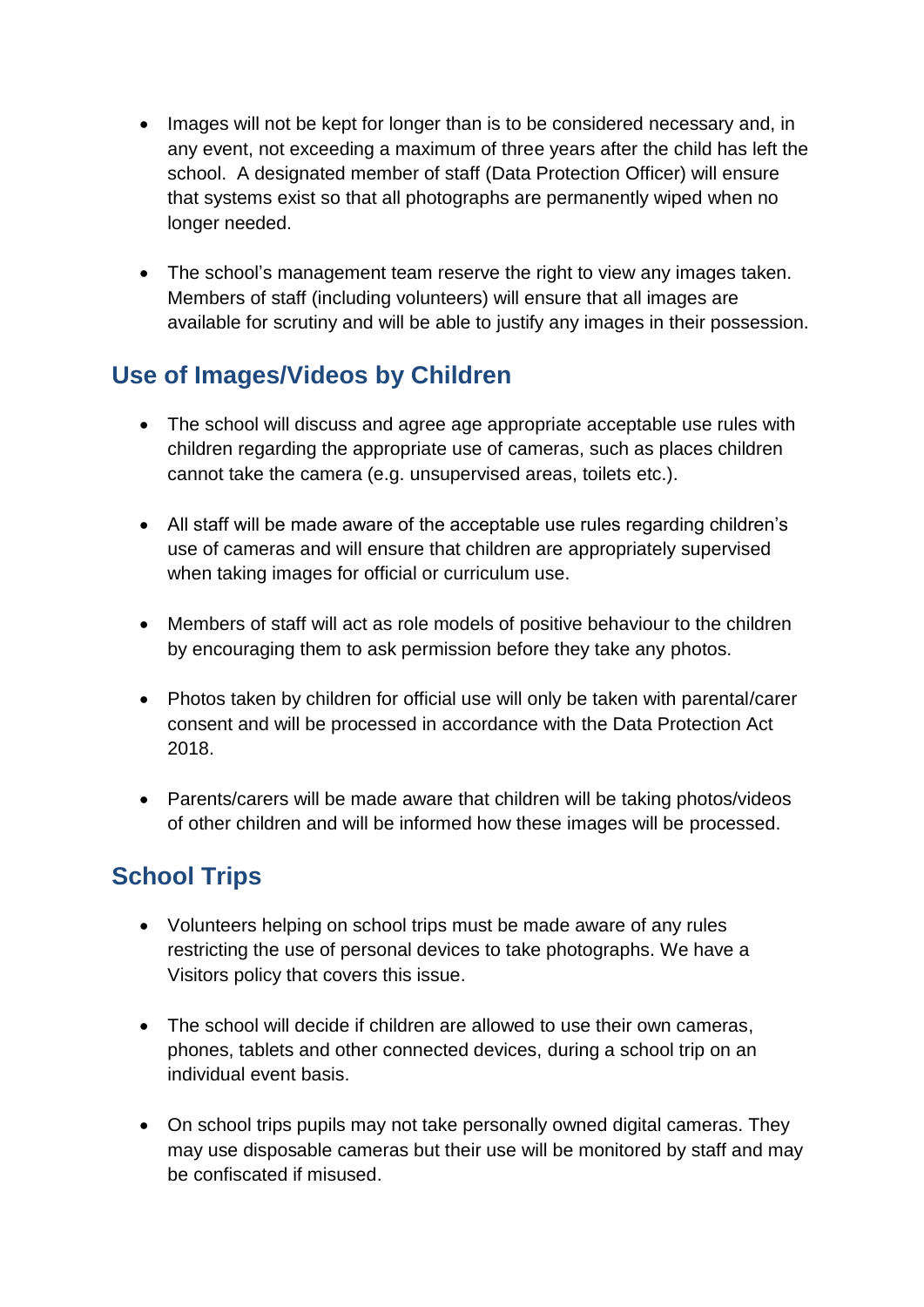• Personally owned tablets, phones and other connected devices are not permitted to be used on school trips due to difficulties supervising the suitability of images shared over the internet.

#### <span id="page-6-0"></span>**Appropriate Events and Locations**

- There are some risks involved when taking photographs of some sporting occasions when children are not fully dressed. These apply to both the child, whose image may be misused, as well as the adult who could be accused of taking inappropriate images. The general advice is that children should not be photographed unless appropriately dressed.
- It is not permissible to record images when children are changing.
- In general it is advisable not to record images of children in swimming costumes, but under specific circumstances the school may decide it is appropriate, for instance:
	- o moderation for PE or Swimming Teacher Assessment
	- o celebration of a child showing significant progress with swimming.
- The Amateur Swimming Association (ASA) guidance on photography states that all photographs must observe generally accepted standards of decency, in particular:
	- o action shots should be a celebration of the sporting activity and not a sexualised image in a sporting context
	- o action shots should not be taken or retained where the photograph reveals a torn or displaced swimming costume
	- o poolside shots of children should normally be above the waist only in a swimming costume, though full length tracksuit shots are approved
	- o photographs should not be taken from behind swimming blocks at the start of a race or exhibit young swimmers climbing out of the swimming pool.

#### <span id="page-6-1"></span>**Use of Webcams/Skype etc.**

- Parental/carer consent will be obtained before webcams or video conferencing will be used for curriculum or educational purposes.
- Recordings will only be made with the consent of all parties taking part.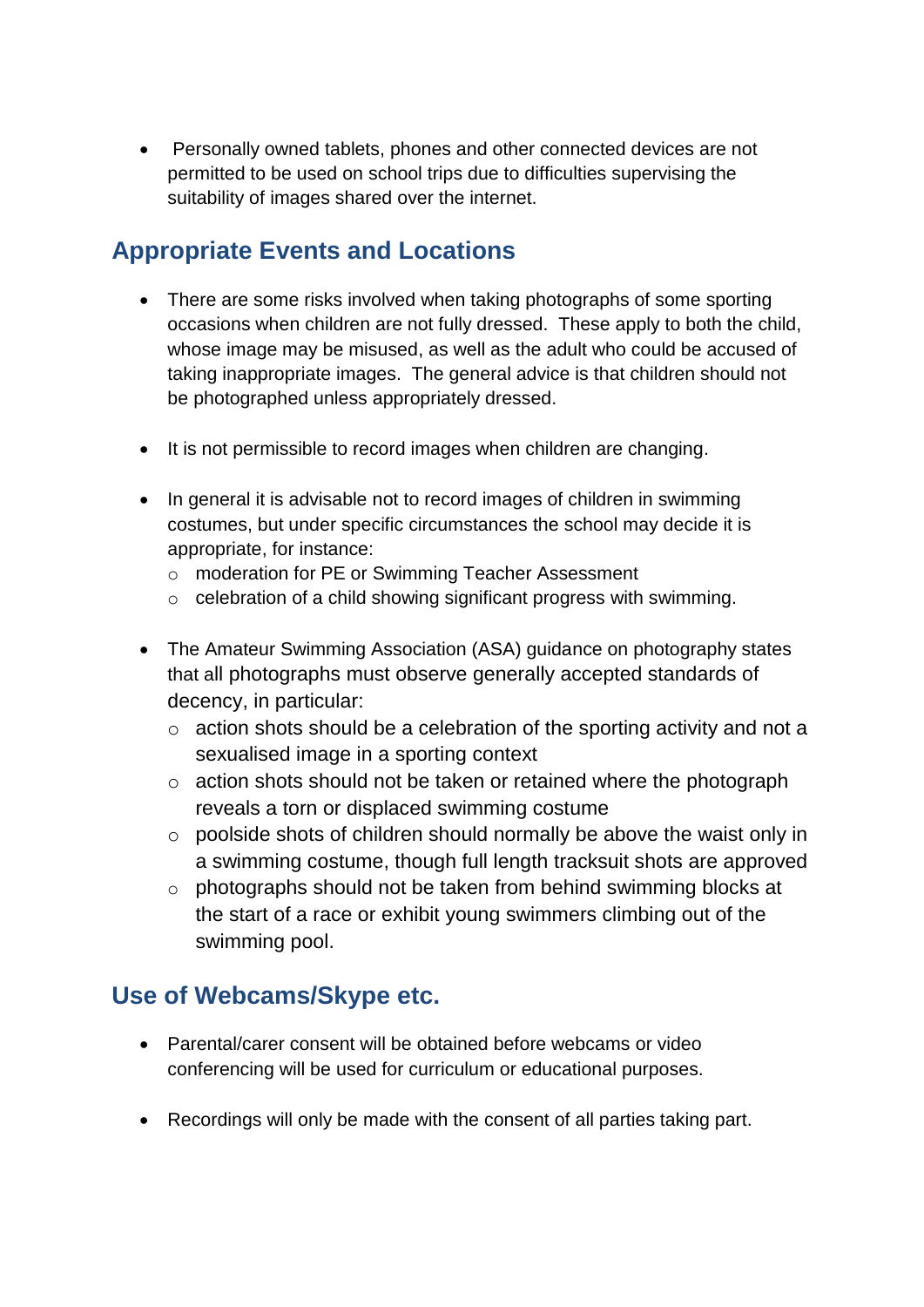### <span id="page-7-0"></span>**School Website/School Managed Social Media**

- Permission will be obtained from parents/carers before a child's image is uploaded to the school website or social media platform.
- Children's full names will not be used on the website or social media in association with photographs.
- The school will not include any personal addresses, emails, telephone numbers, on videos, on the website, in a prospectus or in other printed publications.
- Children's work will only be published with their permission or their parent's/carer's consent.

#### <span id="page-7-1"></span>**Parental/Carer Photography**

- Many parents/carers will want to record some of the special moments in their child's school life and the law does not prohibit this. However, it is possible that they will also capture images of children other than their own, with a possible impact on their privacy.
- This is a problematic area with contributory factors:
	- o Freedom some parents/carers will want to take pictures of their child at an event, and some will not
	- $\circ$  Privacy it is possible that any image captured may have other children in it
	- $\circ$  Safeguarding there is a potential that images may be misused. (There can be particular concern regarding looked after children.)
- The school will decide if parental/carer photography and video is appropriate on an individual event basis depending on the nature of the activity and any risks posed to children and staff taking part.
- The school will ensure that parents/carers are aware of any restrictions on photography and will publicise this prior to the event and bring it to the attention of parents/carers at the start of the event.
- Parents/carers have the right to ask for their child not to be photographed. On some occasions that may result in the child being unable to take full part in an activity.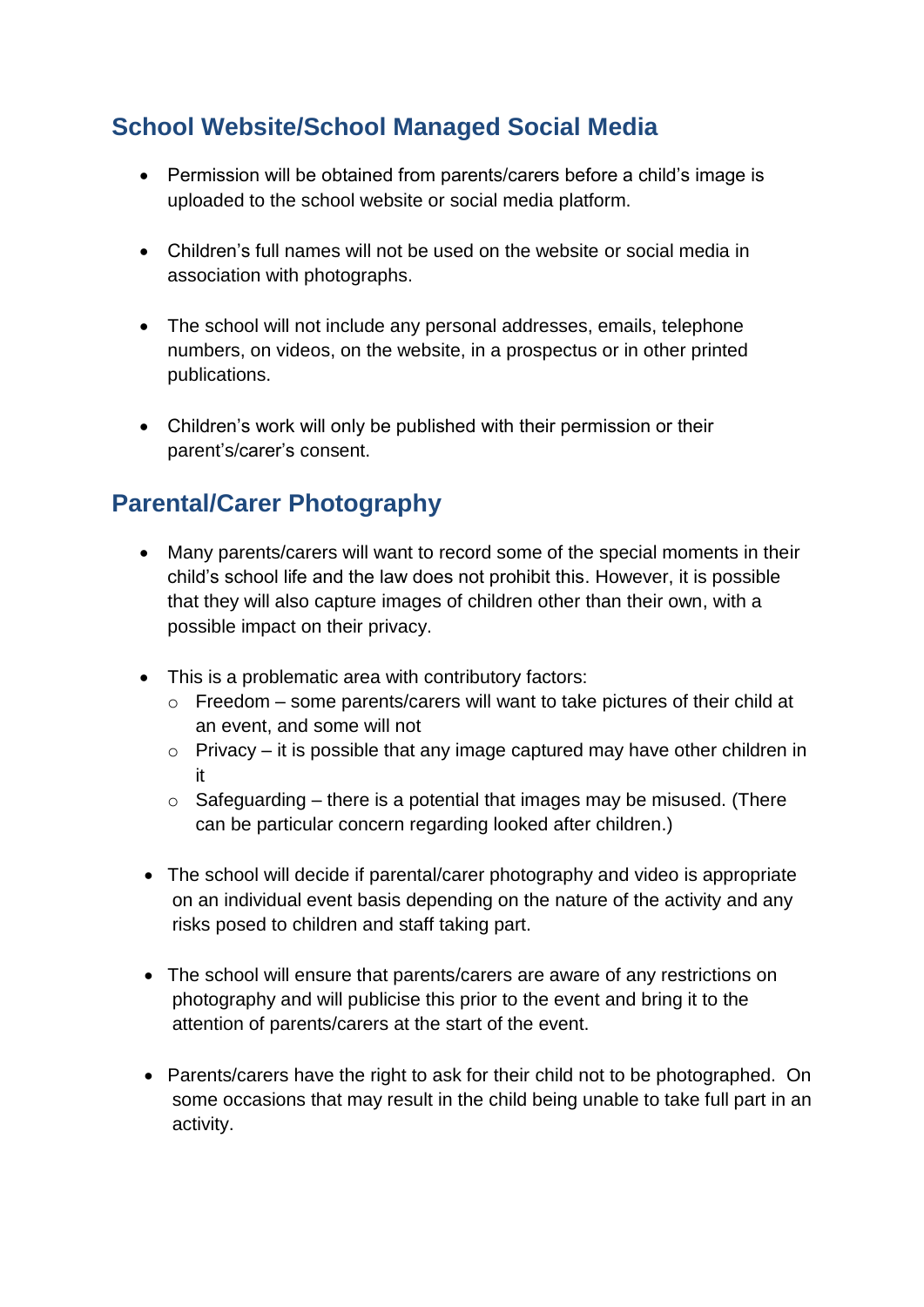• Parents/carers will be made aware that photography is allowed at the event and that if a parent/carer objects they must contact the school.

#### <span id="page-8-0"></span>**Social Media**

- Uploading pictures to social media may cause further complications. A parent/carer publically sharing images of other people's children with no controls on privacy may be a breach of data protection rules. However, sharing images of their own children is not a breach of data protection rules.
- Parents/carers will be reminded that any images or videos shared on social media must be of their child only and will be shared only with immediate family and that appropriate privacy settings must be applied.
- Suggested wording for guidance to be given to parents/carers in respect of uploading pictures onto social media:

*"We think you should be able to celebrate your child's performance by taking photographs to remember the event. If you do, we ask that if you share them on social media, then only do so with immediate family and not publicly. If you do not know how to do this, then contact XXXX and we will be happy to show you how.*

*We will challenge any public publishing of our students' images that comes to our attention if we feel it does not meet our safeguarding obligations.*

*Remember, there might be children alongside your child who are vulnerable to having their image distributed. If there are, we will let you know of the precautions you need to take."*

#### <span id="page-8-1"></span>**Press Photography**

- Where a press photographer is to be invited to celebrate an event, every effort will be made to ensure that the newspaper's (or other relevant media) requirements can be met. A written agreement will be sought between parents/carers and the press which will request that a pre-agreed and accepted amount of personal information (e.g. first names only) can be published along with images and videos.
- The identity of any press representative will be verified and access will only be permitted where the event is planned, and where press are to be specifically invited to attend. No authorisation will be given to unscheduled visits by the press under any circumstances.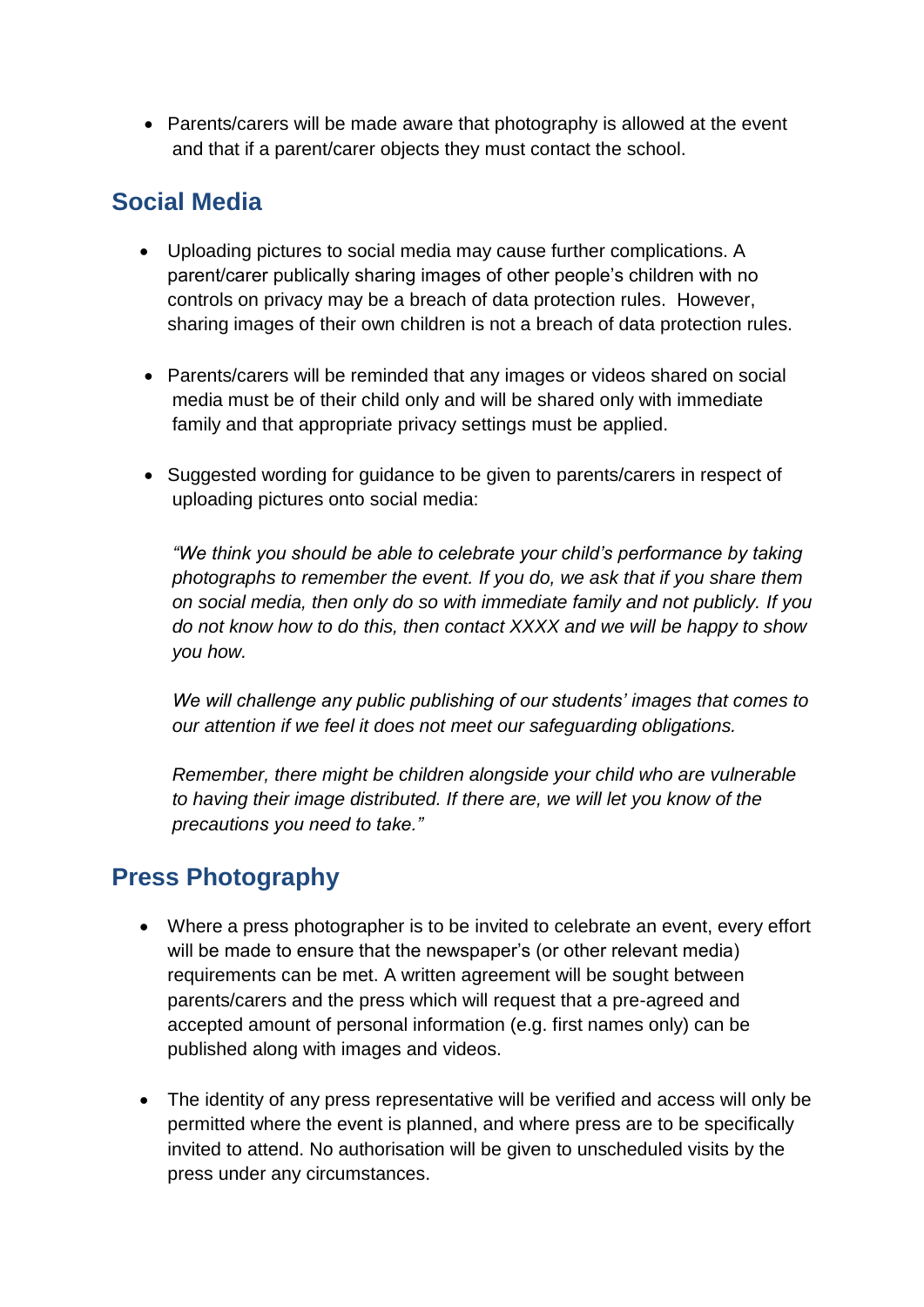- The photographer will be issued with visitor identification, which must be worn at all times.
- Every effort will be made to ensure the press abide by any specific guidelines should they be requested. No responsibility or liability, however, can be claimed for situations beyond reasonable control, and where the school is to be considered to have acted in good faith.

*(See Press Consent form)*

#### <span id="page-9-0"></span>**School Photographs**

- Professional photographers who are engaged to record any events will be prepared to work according to the terms of the school's e-Safety policy.
- Photographers will be issued with visitor identification, which must be worn at all times.
- Photographers will sign an agreement which ensures compliance with the Data Protection Act and that those images will only be used for a specific purpose, subject to parental/carer consent.
- Photographers will not have unsupervised access to children and young people.

#### <span id="page-9-1"></span>**Photographs by Members of the Public**

• When children are taken out of the school grounds, for instance, on a visit it is possible that they could be photographed by members of the public. If the child's privacy is of paramount importance, the risk of this should be discussed with parents/carers and appropriate steps taken (see Looked After Children section below).

#### <span id="page-9-2"></span>**Looked After Children**

• Photographs of looked after children should usually only be taken with the agreement of the person who holds parental responsibility. However, in some circumstances, consent could be obtained from the child's social worker, foster carer or a relative. Please see the school/relevant teacher who is part of the child's care team if you are unsure about who can give consent.